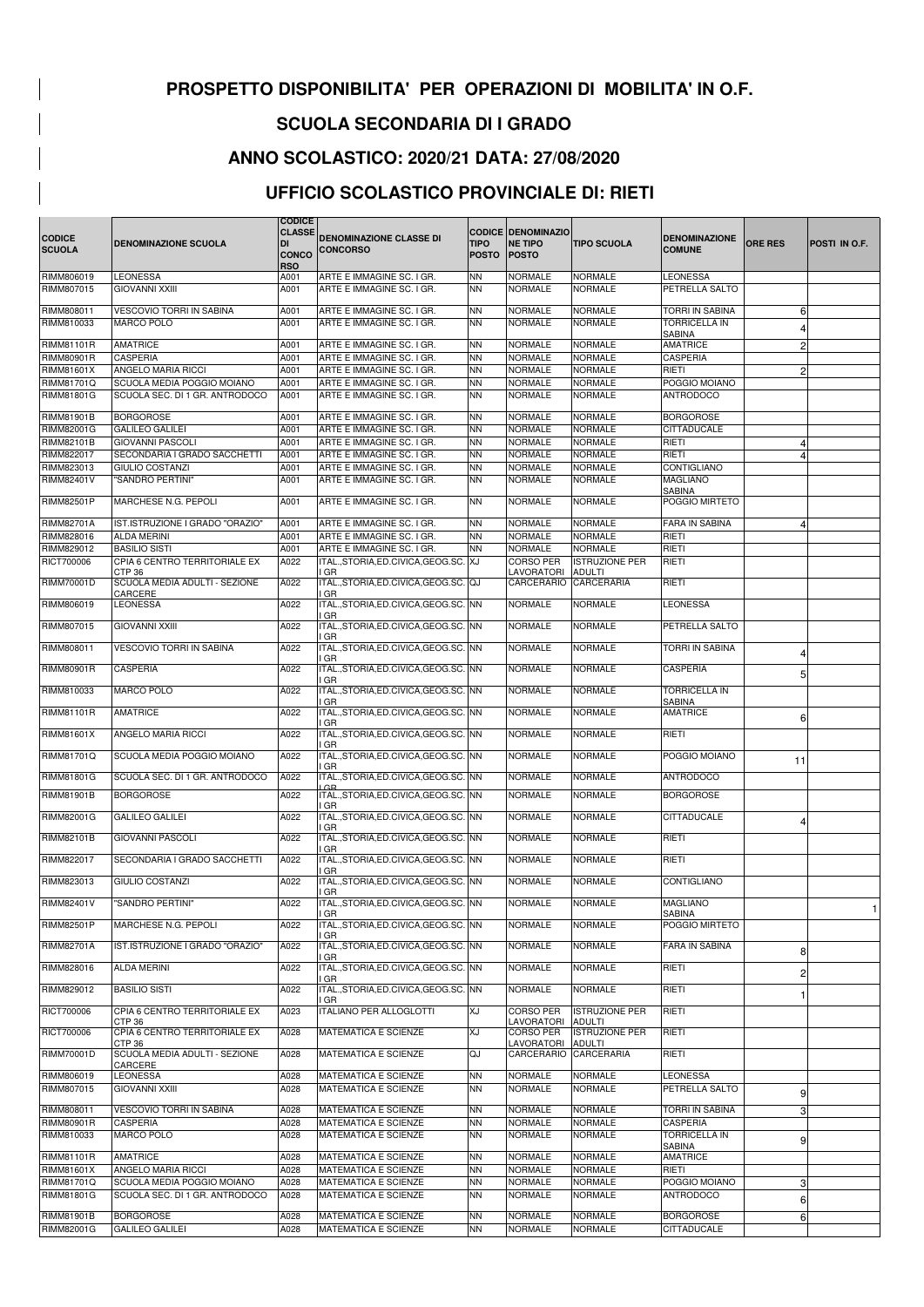| RIMM82101B        | <b>GIOVANNI PASCOLI</b>         | A028        | <b>MATEMATICA E SCIENZE</b> | <b>NN</b> | <b>NORMALE</b> | <b>NORMALE</b>        | RIETI                                 |                |  |
|-------------------|---------------------------------|-------------|-----------------------------|-----------|----------------|-----------------------|---------------------------------------|----------------|--|
| RIMM822017        | SECONDARIA I GRADO SACCHETTI    | A028        | <b>MATEMATICA E SCIENZE</b> | <b>NN</b> | <b>NORMALE</b> | <b>NORMALE</b>        | RIETI                                 |                |  |
| RIMM823013        | <b>GIULIO COSTANZI</b>          | A028        | <b>MATEMATICA E SCIENZE</b> | <b>NN</b> | <b>NORMALE</b> | <b>NORMALE</b>        | CONTIGLIANO                           |                |  |
| RIMM82401V        | "SANDRO PERTINI"                | A028        | <b>MATEMATICA E SCIENZE</b> | <b>NN</b> | <b>NORMALE</b> | <b>NORMALE</b>        | <b>MAGLIANO</b>                       |                |  |
|                   |                                 |             |                             |           |                |                       | <b>SABINA</b>                         |                |  |
| RIMM82501P        | MARCHESE N.G. PEPOLI            | A028        | <b>MATEMATICA E SCIENZE</b> | <b>NN</b> | <b>NORMALE</b> | <b>NORMALE</b>        | POGGIO MIRTETO                        | 15             |  |
|                   |                                 |             |                             |           |                |                       |                                       |                |  |
| <b>RIMM82701A</b> | IST.ISTRUZIONE I GRADO "ORAZIO" | A028        | <b>MATEMATICA E SCIENZE</b> | ΝN        | <b>NORMALE</b> | <b>NORMALE</b>        | <b>FARA IN SABINA</b>                 | 6              |  |
| RIMM828016        | <b>ALDA MERINI</b>              | A028        | <b>MATEMATICA E SCIENZE</b> | ΝN        | <b>NORMALE</b> | <b>NORMALE</b>        | RIETI                                 |                |  |
| RIMM829012        | <b>BASILIO SISTI</b>            | A028        | <b>MATEMATICA E SCIENZE</b> | ΝN        | <b>NORMALE</b> | <b>NORMALE</b>        | RIETI                                 |                |  |
| RIMM806019        | <b>LEONESSA</b>                 | A030        | MUSICA SC. I GR.            | ΝN        | <b>NORMALE</b> | <b>NORMALE</b>        | <b>LEONESSA</b>                       |                |  |
| RIMM808011        | <b>VESCOVIO TORRI IN SABINA</b> | A030        | MUSICA SC. I GR.            | ΝN        | <b>NORMALE</b> | <b>NORMALE</b>        | <b>TORRI IN SABINA</b>                | 61             |  |
| RIMM80901R        | <b>CASPERIA</b>                 | A030        | MUSICA SC. I GR.            | <b>NN</b> | <b>NORMALE</b> | <b>NORMALE</b>        | <b>CASPERIA</b>                       |                |  |
| RIMM81101R        | <b>AMATRICE</b>                 | A030        | MUSICA SC. I GR.            | <b>NN</b> | <b>NORMALE</b> | <b>NORMALE</b>        | <b>AMATRICE</b>                       | $\overline{c}$ |  |
| RIMM810033        |                                 |             |                             |           |                |                       |                                       |                |  |
|                   | <b>MARCO POLO</b>               | A030        | MUSICA SC. I GR.            | <b>NN</b> | <b>NORMALE</b> | <b>NORMALE</b>        | <b>TORRICELLA IN</b><br><b>SABINA</b> |                |  |
| RIMM81601X        | ANGELO MARIA RICCI              | A030        | MUSICA SC. I GR.            | <b>NN</b> | <b>NORMALE</b> | <b>NORMALE</b>        | RIETI                                 | 2              |  |
|                   |                                 |             |                             |           |                |                       |                                       |                |  |
| RIMM81901B        | <b>BORGOROSE</b>                | A030        | MATEMATICA E SCIENZE        | ΝN        | <b>NORMALE</b> | <b>NORMALE</b>        | <b>BORGOROSE</b>                      | 4              |  |
| RIMM81701Q        | SCUOLA MEDIA POGGIO MOIANO      | A030        | MUSICA SC. I GR.            | <b>NN</b> | <b>NORMALE</b> | <b>NORMALE</b>        | POGGIO MOIANO                         | 4              |  |
| <b>RIMM81801G</b> | SCUOLA SEC. DI 1 GR. ANTRODOCO  | A030        | MUSICA SC. I GR.            | <b>NN</b> | <b>NORMALE</b> | <b>NORMALE</b>        | <b>ANTRODOCO</b>                      |                |  |
|                   |                                 |             |                             |           |                |                       |                                       |                |  |
| RIMM82001G        | <b>GALILEO GALILEI</b>          | A030        | MUSICA SC. I GR.            | ΝN        | <b>NORMALE</b> | <b>NORMALE</b>        | <b>CITTADUCALE</b>                    |                |  |
| RIMM82101B        | <b>GIOVANNI PASCOLI</b>         | A030        | MUSICA SC. I GR.            | <b>NN</b> | <b>NORMALE</b> | <b>NORMALE</b>        | RIETI                                 |                |  |
| RIMM822017        | SECONDARIA I GRADO SACCHETTI    | A030        | MUSICA SC. I GR.            | <b>NN</b> | <b>NORMALE</b> | <b>NORMALE</b>        | RIETI                                 |                |  |
| RIMM823013        | <b>GIULIO COSTANZI</b>          | A030        | MUSICA SC. I GR.            | <b>NN</b> | <b>NORMALE</b> | <b>NORMALE</b>        | CONTIGLIANO                           |                |  |
| <b>RIMM82401V</b> | "SANDRO PERTINI"                | A030        | MUSICA SC. I GR.            | <b>NN</b> | <b>NORMALE</b> | <b>NORMALE</b>        | <b>MAGLIANO</b>                       |                |  |
|                   |                                 |             |                             |           |                |                       | <b>SABINA</b>                         |                |  |
| <b>RIMM82501P</b> | MARCHESE N.G. PEPOLI            | A030        | MUSICA SC. I GR.            | <b>NN</b> | <b>NORMALE</b> | <b>NORMALE</b>        | POGGIO MIRTETO                        |                |  |
|                   |                                 |             |                             |           |                |                       |                                       |                |  |
| RIMM82701A        | IST.ISTRUZIONE I GRADO "ORAZIO" | A030        | MUSICA SC. I GR.            | ΝN        | <b>NORMALE</b> | <b>NORMALE</b>        | <b>FARA IN SABINA</b>                 | 12             |  |
| RIMM828016        | <b>ALDA MERINI</b>              | A030        | MUSICA SC. I GR.            | ΝN        | <b>NORMALE</b> | <b>NORMALE</b>        | RIETI                                 |                |  |
| RIMM829012        | <b>BASILIO SISTI</b>            | A030        | MUSICA SC. I GR.            | ΝN        | <b>NORMALE</b> | <b>NORMALE</b>        | RIETI                                 |                |  |
| RIMM806019        | <b>LEONESSA</b>                 | A049        | SC. MOT. E SPORT. SC. I GR. | <b>NN</b> | <b>NORMALE</b> | <b>NORMALE</b>        | <b>LEONESSA</b>                       |                |  |
| RIMM808011        | <b>VESCOVIO TORRI IN SABINA</b> | A049        | SC. MOT. E SPORT. SC. I GR. | ΝN        | <b>NORMALE</b> | <b>NORMALE</b>        | <b>TORRI IN SABINA</b>                | $6 \mid$       |  |
| RIMM810033        | <b>MARCO POLO</b>               | A049        | SC. MOT. E SPORT. SC. I GR. | <b>NN</b> | <b>NORMALE</b> | <b>NORMALE</b>        | <b>TORRICELLA IN</b>                  |                |  |
|                   |                                 |             |                             |           |                |                       | <b>SABINA</b>                         | 4              |  |
| RIMM80901R        | <b>CASPERIA</b>                 | A049        | SC. MOT. E SPORT. SC. I GR. | ΝN        | <b>NORMALE</b> | <b>NORMALE</b>        | <b>CASPERIA</b>                       |                |  |
| RIMM81101R        | <b>AMATRICE</b>                 | A049        | SC. MOT. E SPORT. SC. I GR. | ΝN        | <b>NORMALE</b> | <b>NORMALE</b>        | <b>AMATRICE</b>                       | $\mathbf{2}$   |  |
| RIMM81601X        | <b>ANGELO MARIA RICCI</b>       | A049        | SC. MOT. E SPORT. SC. I GR. | <b>NN</b> | <b>NORMALE</b> | <b>NORMALE</b>        | RIETI                                 | $\overline{2}$ |  |
|                   |                                 |             | SC. MOT. E SPORT. SC. I GR. |           |                |                       |                                       |                |  |
| RIMM81701Q        | SCUOLA MEDIA POGGIO MOIANO      | A049        |                             | ΝN        | <b>NORMALE</b> | <b>NORMALE</b>        | POGGIO MOIANO                         |                |  |
| RIMM81801G        | SCUOLA SEC. DI 1 GR. ANTRODOCO  | A049        | SC. MOT. E SPORT. SC. I GR. | <b>NN</b> | <b>NORMALE</b> | NORMALE               | <b>ANTRODOCO</b>                      |                |  |
| RIMM81901B        | <b>BORGOROSE</b>                | A049        | SC. MOT. E SPORT. SC. I GR. | <b>NN</b> | <b>NORMALE</b> | <b>NORMALE</b>        | <b>BORGOROSE</b>                      |                |  |
|                   |                                 |             |                             |           |                |                       |                                       |                |  |
| RIMM82001G        | <b>GALILEO GALILEI</b>          | A049        | SC. MOT. E SPORT. SC. I GR. | <b>NN</b> | <b>NORMALE</b> | <b>NORMALE</b>        | <b>CITTADUCALE</b>                    |                |  |
| RIMM82101B        | <b>GIOVANNI PASCOLI</b>         | A049        | SC. MOT. E SPORT. SC. I GR. | <b>NN</b> | <b>NORMALE</b> | <b>NORMALE</b>        | RIETI                                 | 4              |  |
| RIMM822017        | SECONDARIA I GRADO SACCHETTI    | A049        | SC. MOT. E SPORT. SC. I GR. | <b>NN</b> | <b>NORMALE</b> | <b>NORMALE</b>        | RIETI                                 | 4              |  |
| RIMM823013        | <b>GIULIO COSTANZI</b>          | A049        | SC. MOT. E SPORT. SC. I GR. | <b>NN</b> | <b>NORMALE</b> | <b>NORMALE</b>        | <b>CONTIGLIANO</b>                    |                |  |
| RIMM82401V        | "SANDRO PERTINI"                | A049        | SC. MOT. E SPORT. SC. I GR. | <b>NN</b> | <b>NORMALE</b> | <b>NORMALE</b>        | <b>MAGLIANO</b>                       |                |  |
|                   |                                 |             |                             |           |                |                       | <b>SABINA</b>                         |                |  |
| <b>RIMM82501P</b> | MARCHESE N.G. PEPOLI            | A049        | SC. MOT. E SPORT. SC. I GR. | <b>NN</b> | <b>NORMALE</b> | <b>NORMALE</b>        | POGGIO MIRTETO                        |                |  |
|                   |                                 |             |                             |           |                |                       |                                       |                |  |
| RIMM82701A        | IST.ISTRUZIONE I GRADO "ORAZIO" | A049        | SC. MOT. E SPORT. SC. I GR. | <b>NN</b> | <b>NORMALE</b> | <b>NORMALE</b>        | <b>FARA IN SABINA</b>                 | 4              |  |
| RIMM828016        | <b>ALDA MERINI</b>              | A049        | SC. MOT. E SPORT. SC. I GR. | ΝN        | <b>NORMALE</b> | <b>NORMALE</b>        | RIETI                                 |                |  |
| RIMM829012        | <b>BASILIO SISTI</b>            | A049        | SC. MOT. E SPORT. SC. I GR. | <b>NN</b> | <b>NORMALE</b> | <b>NORMALE</b>        | RIETI                                 |                |  |
|                   |                                 | AO60        | TECNOLOGIA SC. I GR.        | QJ        | CARCERARIO     | CARCEREARIA           | RIETI                                 | 9              |  |
| RICT700006        | CPIA 6 CENTRO TERRITORIALE EX   | A060        | TECNOLOGIA SC. I GR.        | XJ        | CORSO PER      | <b>ISTRUZIONE PER</b> | RIETI                                 | 9              |  |
|                   | <b>CTP 36</b>                   |             |                             |           | LAVORATORI     | <b>ADULTI</b>         |                                       |                |  |
| RIMM806019        | <b>LEONESSA</b>                 | A060        | TECNOLOGIA SC. I GR.        | ΝN        | <b>NORMALE</b> | <b>NORMALE</b>        | <b>LEONESSA</b>                       |                |  |
| RIMM807015        | <b>GIOVANNI XXIII</b>           | A060        | TECNOLOGIA SC. I GR.        | <b>NN</b> | <b>NORMALE</b> | <b>NORMALE</b>        | PETRELLA SALTO                        |                |  |
|                   |                                 |             |                             |           |                |                       |                                       |                |  |
| RIMM808011        | <b>VESCOVIO TORRI IN SABINA</b> | A060        | TECNOLOGIA SC. I GR.        | <b>NN</b> | <b>NORMALE</b> | <b>NORMALE</b>        | TORRI IN SABINA                       |                |  |
| RIMM80901R        |                                 |             |                             |           |                |                       |                                       |                |  |
| RIMM81101R        | <b>CASPERIA</b>                 | A060        | TECNOLOGIA SC. I GR.        | <b>NN</b> | <b>NORMALE</b> | <b>NORMALE</b>        | <b>CASPERIA</b>                       |                |  |
|                   | <b>AMATRICE</b>                 | A060        | TECNOLOGIA SC. I GR.        | ΝN        | <b>NORMALE</b> | <b>NORMALE</b>        | <b>AMATRICE</b>                       |                |  |
| RIMM81601X        | <b>ANGELO MARIA RICCI</b>       | A060        | TECNOLOGIA SC. I GR.        | ΝN        | <b>NORMALE</b> | <b>NORMALE</b>        | RIETI                                 | 8              |  |
|                   |                                 |             |                             |           |                |                       |                                       | $\overline{2}$ |  |
| RIMM81701Q        | SCUOLA MEDIA POGGIO MOIANO      | A060        | TECNOLOGIA SC. I GR.        | <b>NN</b> | <b>NORMALE</b> | <b>NORMALE</b>        | POGGIO MOIANO                         | 4              |  |
| RIMM81901B        | <b>BORGOROSE</b>                | A060        | TECNOLOGIA SC. I GR.        | ΝN        | <b>NORMALE</b> | <b>NORMALE</b>        | <b>BORGOROSE</b>                      |                |  |
| RIMM82001G        | <b>GALILEO GALILEI</b>          | A060        | TECNOLOGIA SC. I GR.        | ΝN        | <b>NORMALE</b> | <b>NORMALE</b>        | <b>CITTADUCALE</b>                    |                |  |
| RIMM82101B        | <b>GIOVANNI PASCOLI</b>         | A060        | TECNOLOGIA SC. I GR.        | <b>NN</b> | <b>NORMALE</b> | <b>NORMALE</b>        | RIETI                                 |                |  |
| RIMM822017        | SECONDARIA I GRADO SACCHETTI    | A060        | TECNOLOGIA SC. I GR.        | <b>NN</b> | <b>NORMALE</b> | <b>NORMALE</b>        | RIETI                                 | 4              |  |
| RIMM823013        | <b>GIULIO COSTANZI</b>          | A060        | TECNOLOGIA SC. I GR.        | <b>NN</b> | <b>NORMALE</b> | <b>NORMALE</b>        | CONTIGLIANO                           |                |  |
| RIMM82401V        | "SANDRO PERTINI"                | A060        | TECNOLOGIA SC. I GR.        | <b>NN</b> | <b>NORMALE</b> | <b>NORMALE</b>        | <b>MAGLIANO</b>                       |                |  |
|                   |                                 |             |                             |           |                |                       | <b>SABINA</b>                         |                |  |
| <b>RIMM82501P</b> | MARCHESE N.G. PEPOLI            | A060        | TECNOLOGIA SC. I GR.        | <b>NN</b> | <b>NORMALE</b> | <b>NORMALE</b>        | POGGIO MIRTETO                        | 8              |  |
|                   |                                 |             |                             |           |                |                       |                                       |                |  |
| <b>RIMM82701A</b> | IST.ISTRUZIONE I GRADO "ORAZIO" | A060        | <b>TECNOLOGIA SC. I GR.</b> | ΝN        | <b>NORMALE</b> | <b>NORMALE</b>        | <b>FARA IN SABINA</b>                 | 4              |  |
| RIMM828016        | <b>ALDA MERINI</b>              | A060        | TECNOLOGIA SC. I GR.        | <b>NN</b> | <b>NORMALE</b> | <b>NORMALE</b>        | <b>RIETI</b>                          | 4              |  |
| RIMM829012        | <b>BASILIO SISTI</b>            | A060        | TECNOLOGIA SC. I GR.        | <b>NN</b> | <b>NORMALE</b> | <b>NORMALE</b>        | RIETI                                 |                |  |
| RICT700006        | CPIA 6 CENTRO TERRITORIALE EX   | AA25        | LINGUA STRANIERA (FRANCESE) | XJ        | CORSO PER      | <b>ISTRUZIONE PER</b> | RIETI                                 |                |  |
|                   | <b>CTP 36</b>                   |             |                             |           | LAVORATORI     | <b>ADULTI</b>         |                                       |                |  |
| RIMM806019        | <b>LEONESSA</b>                 | AA25        | LINGUA STRANIERA (FRANCESE) | ΝN        | <b>NORMALE</b> | <b>NORMALE</b>        | <b>LEONESSA</b>                       |                |  |
|                   |                                 |             |                             |           |                |                       |                                       |                |  |
| RIMM807015        | <b>GIOVANNI XXIII</b>           | AA25        | LINGUA STRANIERA (FRANCESE) | <b>NN</b> | <b>NORMALE</b> | <b>NORMALE</b>        | <b>PETRELLA SALTO</b>                 |                |  |
|                   |                                 |             |                             |           |                |                       |                                       |                |  |
| RIMM808011        | <b>VESCOVIO TORRI IN SABINA</b> | AA25        | LINGUA STRANIERA (FRANCESE) | <b>NN</b> | <b>NORMALE</b> | <b>NORMALE</b>        | <b>TORRI IN SABINA</b>                |                |  |
|                   |                                 |             |                             | <b>NN</b> |                |                       |                                       |                |  |
| RIMM810033        | <b>MARCO POLO</b>               | AA25        | LINGUA STRANIERA (FRANCESE) |           | <b>NORMALE</b> | <b>NORMALE</b>        | <b>TORRICELLA IN</b>                  |                |  |
| RIMM80901R        | <b>CASPERIA</b>                 | AA25        | LINGUA STRANIERA (FRANCESE) | <b>NN</b> | <b>NORMALE</b> | <b>NORMALE</b>        | SABINA<br><b>CASPERIA</b>             |                |  |
|                   |                                 |             |                             |           |                |                       |                                       |                |  |
| RIMM81601X        | <b>ANGELO MARIA RICCI</b>       | <b>AA25</b> | LINGUA STRANIERA (FRANCESE) | ΝN        | <b>NORMALE</b> | <b>NORMALE</b>        | RIETI                                 |                |  |
|                   |                                 |             |                             |           |                |                       |                                       |                |  |
| RIMM81101R        | <b>AMATRICE</b>                 | AA25        | LINGUA STRANIERA (FRANCESE) | <b>NN</b> | <b>NORMALE</b> | <b>NORMALE</b>        | <b>AMATRICE</b>                       |                |  |
|                   |                                 |             |                             |           |                |                       |                                       | 2              |  |
| <b>RIMM81701Q</b> | SCUOLA MEDIA POGGIO MOIANO      | AA25        | LINGUA STRANIERA (FRANCESE) | ΝN        | <b>NORMALE</b> | <b>NORMALE</b>        | POGGIO MOIANO                         |                |  |
|                   |                                 |             |                             |           |                |                       |                                       |                |  |
| RIMM81801G        | SCUOLA SEC. DI 1 GR. ANTRODOCO  | AA25        | LINGUA STRANIERA (FRANCESE) | <b>NN</b> | <b>NORMALE</b> | <b>NORMALE</b>        | <b>ANTRODOCO</b>                      |                |  |
|                   |                                 |             |                             |           |                |                       |                                       |                |  |
| RIMM81901B        | <b>BORGOROSE</b>                | AA25        | LINGUA STRANIERA (FRANCESE) | <b>NN</b> | <b>NORMALE</b> | <b>NORMALE</b>        | <b>BORGOROSE</b>                      |                |  |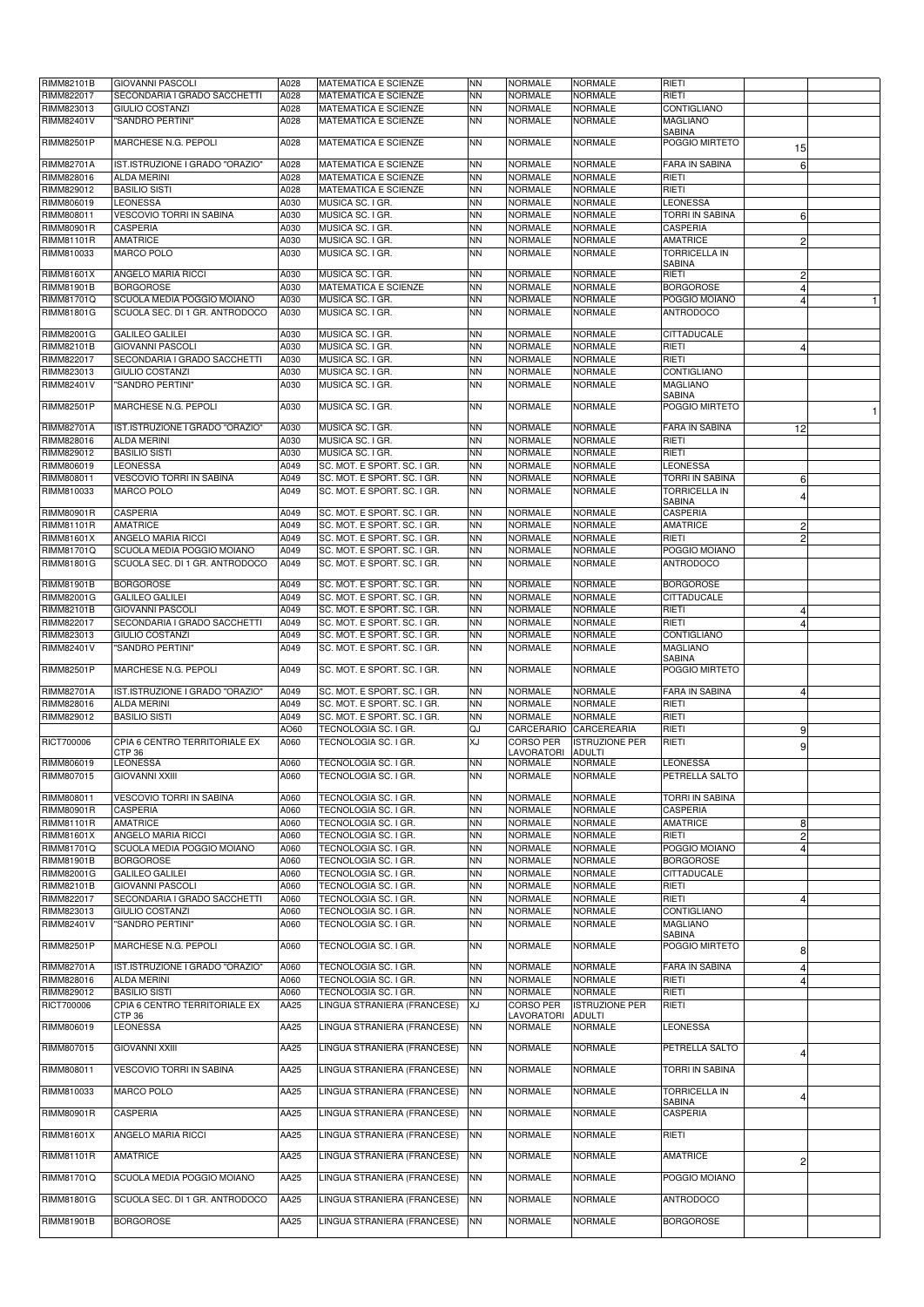| RIMM822017                      | SECONDARIA I GRADO SACCHETTI                                 | AA25                | LINGUA STRANIERA (FRANCESE) NN                           |                        | <b>NORMALE</b>                   | <b>NORMALE</b>                         | <b>RIETI</b>                              |                                  |  |
|---------------------------------|--------------------------------------------------------------|---------------------|----------------------------------------------------------|------------------------|----------------------------------|----------------------------------------|-------------------------------------------|----------------------------------|--|
| <b>RIMM82001G</b>               | <b>GALILEO GALILEI</b>                                       | AA25                | LINGUA STRANIERA (FRANCESE)                              | <b>NN</b>              | <b>NORMALE</b>                   | <b>NORMALE</b>                         | <b>CITTADUCALE</b>                        |                                  |  |
| RIMM823013                      | <b>GIULIO COSTANZI</b>                                       | AA25                | LINGUA STRANIERA (FRANCESE)                              | <b>NN</b>              | <b>NORMALE</b>                   | <b>NORMALE</b>                         | CONTIGLIANO                               | 6                                |  |
| <b>RIMM82401V</b>               | "SANDRO PERTINI"                                             | AA25                | LINGUA STRANIERA (FRANCESE)                              | <b>NN</b>              | <b>NORMALE</b>                   | <b>NORMALE</b>                         | <b>MAGLIANO</b>                           |                                  |  |
| <b>RIMM82501P</b>               | <b>MARCHESE N.G. PEPOLI</b>                                  | AA25                | LINGUA STRANIERA (FRANCESE)                              | <b>NN</b>              | <b>NORMALE</b>                   | <b>NORMALE</b>                         | <b>SABINA</b><br>POGGIO MIRTETO           |                                  |  |
|                                 |                                                              |                     |                                                          |                        |                                  |                                        |                                           |                                  |  |
| <b>RIMM82701A</b>               | IST.ISTRUZIONE I GRADO "ORAZIO"                              | AA25                | LINGUA STRANIERA (FRANCESE)                              | <b>NN</b>              | <b>NORMALE</b>                   | <b>NORMALE</b>                         | <b>FARA IN SABINA</b>                     |                                  |  |
| RIMM829012                      | <b>BASILIO SISTI</b>                                         | AA25                | LINGUA STRANIERA (FRANCESE)                              | <b>NN</b>              | <b>NORMALE</b>                   | <b>NORMALE</b>                         | RIETI                                     |                                  |  |
| RIMM828016                      | <b>ALDA MERINI</b>                                           | AA25                | LINGUA STRANIERA (FRANCESE)                              | <b>NN</b>              | <b>NORMALE</b>                   | <b>NORMALE</b>                         | RIETI                                     |                                  |  |
| RICT700006                      | CPIA 6 CENTRO TERRITORIALE EX<br>CTP <sub>36</sub>           | AB25                | LINGUA STRANIERA (INGLESE)                               | XJ                     | <b>CORSO PER</b><br>LAVORATORI   | <b>ISTRUZIONE PER</b><br><b>ADULTI</b> | RIETI                                     |                                  |  |
| RIMM806019                      | <b>LEONESSA</b>                                              | <b>AB25</b>         | LINGUA STRANIERA (INGLESE)                               | <b>NN</b>              | <b>NORMALE</b>                   | <b>NORMALE</b>                         | <b>LEONESSA</b>                           |                                  |  |
| RIMM807015                      | <b>GIOVANNI XXIII</b>                                        | AB25                | LINGUA STRANIERA (INGLESE)                               | <b>NN</b>              | <b>NORMALE</b>                   | <b>NORMALE</b>                         | <b>PETRELLA SALTO</b>                     |                                  |  |
| RIMM808011<br><b>RIMM80901R</b> | VESCOVIO TORRI IN SABINA<br><b>CASPERIA</b>                  | AB25<br>AB25        | LINGUA STRANIERA (INGLESE)<br>LINGUA STRANIERA (INGLESE) | <b>NN</b><br><b>NN</b> | <b>NORMALE</b><br><b>NORMALE</b> | <b>NORMALE</b><br><b>NORMALE</b>       | <b>TORRI IN SABINA</b><br><b>CASPERIA</b> | 6                                |  |
| RIMM810033                      | <b>MARCO POLO</b>                                            | AB25                | LINGUA STRANIERA (INGLESE)                               | <b>NN</b>              | <b>NORMALE</b>                   | <b>NORMALE</b>                         | <b>TORRICELLA IN</b>                      | 6 <sup>1</sup>                   |  |
| RIMM81101R                      | <b>AMATRICE</b>                                              | AB25                | LINGUA STRANIERA (INGLESE)                               | <b>NN</b>              | <b>NORMALE</b>                   | <b>NORMALE</b>                         | <b>SABINA</b><br><b>AMATRICE</b>          |                                  |  |
| RIMM81601X                      | ANGELO MARIA RICCI                                           | <b>AB25</b>         | LINGUA STRANIERA (INGLESE)                               | <b>NN</b>              | <b>NORMALE</b>                   | <b>NORMALE</b>                         | RIETI                                     | 9                                |  |
| <b>RIMM81701Q</b><br>RIMM81801G | SCUOLA MEDIA POGGIO MOIANO<br>SCUOLA SEC. DI 1 GR. ANTRODOCO | <b>AB25</b><br>AB25 | LINGUA STRANIERA (INGLESE)<br>LINGUA STRANIERA (INGLESE) | <b>NN</b><br><b>NN</b> | <b>NORMALE</b><br><b>NORMALE</b> | <b>NORMALE</b><br><b>NORMALE</b>       | POGGIO MOIANO<br><b>ANTRODOCO</b>         |                                  |  |
|                                 |                                                              |                     |                                                          |                        |                                  |                                        |                                           |                                  |  |
| <b>RIMM81901B</b><br>RIMM82001G | <b>BORGOROSE</b><br><b>GALILEO GALILEI</b>                   | AB25<br>AB25        | LINGUA STRANIERA (INGLESE)<br>LINGUA STRANIERA (INGLESE) | <b>NN</b><br><b>NN</b> | <b>NORMALE</b><br><b>NORMALE</b> | <b>NORMALE</b><br><b>NORMALE</b>       | <b>BORGOROSE</b><br><b>CITTADUCALE</b>    |                                  |  |
| <b>RIMM82101B</b>               | <b>GIOVANNI PASCOLI</b>                                      | AB25                | LINGUA STRANIERA (INGLESE)                               | <b>NN</b>              | <b>NORMALE</b>                   | <b>NORMALE</b>                         | RIETI                                     |                                  |  |
| RIMM822017<br>RIMM823013        | SECONDARIA I GRADO SACCHETTI<br><b>GIULIO COSTANZI</b>       | AB25<br>AB25        | LINGUA STRANIERA (INGLESE)<br>LINGUA STRANIERA (INGLESE) | <b>NN</b><br><b>NN</b> | <b>NORMALE</b><br><b>NORMALE</b> | <b>NORMALE</b><br><b>NORMALE</b>       | RIETI<br>CONTIGLIANO                      |                                  |  |
| <b>RIMM82401V</b>               | "SANDRO PERTINI"                                             | AB25                | LINGUA STRANIERA (INGLESE)                               | <b>NN</b>              | <b>NORMALE</b>                   | <b>NORMALE</b>                         | <b>MAGLIANO</b>                           | 9                                |  |
| RIMM82501P                      | MARCHESE N.G. PEPOLI                                         | AB25                | LINGUA STRANIERA (INGLESE)                               | <b>NN</b>              | <b>NORMALE</b>                   | <b>NORMALE</b>                         | <b>SABINA</b><br>POGGIO MIRTETO           |                                  |  |
| <b>RIMM82701A</b>               | IST.ISTRUZIONE I GRADO "ORAZIO"                              | AB25                | LINGUA STRANIERA (INGLESE)                               | <b>NN</b>              | <b>NORMALE</b>                   | <b>NORMALE</b>                         | <b>FARA IN SABINA</b>                     | 12                               |  |
| RIMM828016                      | <b>ALDA MERINI</b>                                           | AB25                | LINGUA STRANIERA (INGLESE)                               | <b>NN</b>              | <b>NORMALE</b>                   | <b>NORMALE</b>                         | RIETI                                     |                                  |  |
| RIMM829012<br>RIMM810033        | <b>BASILIO SISTI</b><br>MARCO POLO                           | AB25<br>AB56        | LINGUA STRANIERA (INGLESE)<br><b>CHITARRA</b>            | <b>NN</b><br><b>NN</b> | <b>NORMALE</b><br>NORMALE        | <b>NORMALE</b><br>NORMALE              | RIETI<br><b>TORRICELLA IN</b>             |                                  |  |
| <b>RIMM81801G</b>               | <b>ANTRODOCO</b>                                             | AB56                | CHITARRA                                                 | <b>NN</b>              | <b>NORMALE</b>                   | <b>NORMALE</b>                         | <b>SABINA</b><br><b>ANTRODOCO</b>         | 6                                |  |
| RIMM81901B                      | <b>BORGOROSE</b>                                             | <b>AB56</b>         | CHITARRA                                                 | <b>NN</b>              | <b>NORMALE</b>                   | <b>NORMALE</b>                         | <b>BORGOROSE</b>                          | 6 <sup>1</sup><br>6 <sup>1</sup> |  |
| RIMM81601X                      | ANGELO MARIA RICCI<br><b>GALILEO GALILEI</b>                 | AB56                | <b>CHITARRA</b>                                          | <b>NN</b>              | <b>NORMALE</b>                   | <b>NORMALE</b>                         | RIETI<br><b>CITTADUCALE</b>               |                                  |  |
| RIMM82001G<br>RIMM82101B        | <b>GIOVANNI PASCOLI</b>                                      | AB56<br>AB56        | <b>CHITARRA</b><br><b>CHITARRA</b>                       | <b>NN</b><br><b>NN</b> | <b>NORMALE</b><br><b>NORMALE</b> | <b>NORMALE</b><br><b>NORMALE</b>       | RIETI                                     |                                  |  |
| RIMM822017                      | SECONDARIA I GRADO SACCHETTI                                 | AB56                | <b>CHITARRA</b>                                          | <b>NN</b>              | <b>NORMALE</b>                   | <b>NORMALE</b>                         | RIETI                                     |                                  |  |
| RIMM823013<br><b>RIMM82401V</b> | <b>GIULIO COSTANZI</b><br>"SANDRO PERTINI"                   | AB56<br>AB56        | CHITARRA<br><b>CHITARRA</b>                              | <b>NN</b><br><b>NN</b> | <b>NORMALE</b><br><b>NORMALE</b> | <b>NORMALE</b><br><b>NORMALE</b>       | CONTIGLIANO<br><b>MAGLIANO</b>            | 6                                |  |
| RIMM82501P                      | MARCHESE N.G. PEPOLI                                         | AB56                | <b>CHITARRA</b>                                          | <b>NN</b>              | <b>NORMALE</b>                   | <b>NORMALE</b>                         | <b>SABINA</b><br>POGGIO MIRTETO           |                                  |  |
| <b>RIMM82701A</b>               | IST.ISTRUZIONE I GRADO "ORAZIO"                              | AB56                | <b>CHITARRA</b>                                          | <b>NN</b>              | <b>NORMALE</b>                   | <b>NORMALE</b>                         | <b>FARA IN SABINA</b>                     |                                  |  |
| RIMM828016                      | <b>ALDA MERINI</b>                                           | AB56                | CHITARRA                                                 | <b>NN</b>              | <b>NORMALE</b>                   | <b>NORMALE</b>                         | RIETI                                     |                                  |  |
| RICT700006                      | CPIA 6 CENTRO TERRITORIALE EX<br>CTP <sub>36</sub>           | AC25                | LINGUA STRANIERA (SPAGNOLO)                              | IXJ                    | <b>CORSO PER</b><br>LAVORATORI   | <b>ISTRUZIONE PER</b><br><b>ADULTI</b> | RIETI                                     |                                  |  |
| RIMM807015                      | <b>GIOVANNI XXIII</b>                                        | AC <sub>25</sub>    | LINGUA STRANIERA (SPAGNOLO)                              | <b>NN</b>              | <b>NORMALE</b>                   | NORMALE                                | PETRELLA SALTO                            | 8                                |  |
| RIMM808011                      | <b>VESCOVIO TORRI IN SABINA</b>                              | AC <sub>25</sub>    | LINGUA STRANIERA (SPAGNOLO)                              | <b>NN</b>              | <b>NORMALE</b>                   | <b>NORMALE</b>                         | TORRI IN SABINA                           | 6                                |  |
| <b>RIMM81601X</b>               | ANGELO MARIA RICCI                                           | AC <sub>25</sub>    | LINGUA STRANIERA (SPAGNOLO) NN                           |                        | <b>NORMALE</b>                   | <b>NORMALE</b>                         | RIETI                                     |                                  |  |
| <b>RIMM81701Q</b>               | SCUOLA MEDIA POGGIO MOIANO                                   | AC <sub>25</sub>    | LINGUA STRANIERA (SPAGNOLO) NN                           |                        | <b>NORMALE</b>                   | <b>NORMALE</b>                         | POGGIO MOIANO                             |                                  |  |
|                                 |                                                              |                     |                                                          |                        |                                  |                                        |                                           |                                  |  |
| RIMM82001G                      | <b>GALILEO GALILEI</b>                                       | AC <sub>25</sub>    | LINGUA STRANIERA (SPAGNOLO) NN                           |                        | <b>NORMALE</b>                   | <b>NORMALE</b>                         | <b>CITTADUCALE</b>                        |                                  |  |
| RIMM822017                      | SECONDARIA I GRADO SACCHETTI                                 | AC <sub>25</sub>    | LINGUA STRANIERA (SPAGNOLO) NN                           |                        | <b>NORMALE</b>                   | <b>NORMALE</b>                         | RIETI                                     | 12                               |  |
| RIMM82101B                      | <b>GIOVANNI PASCOLI</b>                                      | AC25                | LINGUA STRANIERA (SPAGNOLO) NN                           |                        | <b>NORMALE</b>                   | <b>NORMALE</b>                         | RIETI                                     |                                  |  |
| RIMM823013                      | <b>GIULIO COSTANZI</b>                                       | AC <sub>25</sub>    | LINGUA STRANIERA (SPAGNOLO)                              | <b>NN</b>              | <b>NORMALE</b>                   | <b>NORMALE</b>                         | CONTIGLIANO                               | 6                                |  |
| <b>RIMM82701A</b>               | IST.ISTRUZIONE I GRADO "ORAZIO"                              | AC25                | LINGUA STRANIERA (SPAGNOLO)                              | <b>NN</b>              | <b>NORMALE</b>                   | <b>NORMALE</b>                         | <b>FARA IN SABINA</b>                     |                                  |  |
| RIMM828016                      | <b>ALDA MERINI</b>                                           | AC <sub>25</sub>    | LINGUA STRANIERA (SPAGNOLO)                              | <b>NN</b>              | <b>NORMALE</b>                   | <b>NORMALE</b>                         | RIETI                                     | 2                                |  |
| RIMM829012                      | <b>BASILIO SISTI</b>                                         | AC <sub>25</sub>    | LINGUA STRANIERA (SPAGNOLO) NN                           |                        | <b>NORMALE</b>                   | <b>NORMALE</b>                         | RIETI                                     |                                  |  |
|                                 |                                                              |                     |                                                          |                        |                                  |                                        |                                           |                                  |  |
| RIMM810033                      | MARCO POLO                                                   | AC56                | CLARINETTO                                               | <b>NN</b>              | <b>NORMALE</b>                   | <b>NORMALE</b>                         | <b>TORRICELLA IN</b><br><b>SABINA</b>     | 6                                |  |
| RIMM808011<br>RIMM81601X        | VESCOVIO TORRI IN SABINA<br>ANGELO MARIA RICCI               | AC56<br>AC56        | <b>CLARINETTO</b><br><b>CLARINETTO</b>                   | <b>NN</b><br><b>NN</b> | <b>NORMALE</b><br><b>NORMALE</b> | <b>NORMALE</b><br><b>NORMALE</b>       | <b>TORRI IN SABINA</b><br>RIETI           |                                  |  |
| <b>RIMM82001G</b>               | <b>GALILEO GALILEI</b>                                       | AC56                | <b>CLARINETTO</b>                                        | <b>NN</b>              | <b>NORMALE</b>                   | <b>NORMALE</b>                         | <b>CITTADUCALE</b>                        |                                  |  |
| RIMM822017<br>RIMM823013        | SECONDARIA I GRADO SACCHETTI<br><b>GIULIO COSTANZI</b>       | AC56<br>AC56        | <b>CLARINETTO</b><br><b>CLARINETTO</b>                   | <b>NN</b><br><b>NN</b> | <b>NORMALE</b><br><b>NORMALE</b> | <b>NORMALE</b><br><b>NORMALE</b>       | RIETI<br>CONTIGLIANO                      |                                  |  |
| <b>RIMM82501P</b>               | MARCHESE N.G. PEPOLI                                         | AC56                | CLARINETTO                                               | <b>NN</b>              | <b>NORMALE</b>                   | <b>NORMALE</b>                         | <b>POGGIO MIRTETO</b>                     |                                  |  |
| RIMM829012                      | <b>BASILIO SISTI</b>                                         | AC56                | <b>CLARINETTO</b>                                        | <b>NN</b>              | <b>NORMALE</b>                   | <b>NORMALE</b>                         | RIETI                                     |                                  |  |
| RICT700006                      | CPIA 6 CENTRO TERRITORIALE EX<br>CTP 36                      | AD25                | LINGUA STRANIERA (TEDESCO)                               | XJ                     | <b>CORSO PER</b><br>LAVORATORI   | <b>ISTRUZIONE PER</b><br><b>ADULTI</b> | RIETI                                     |                                  |  |
| RIMM808011                      | <b>VESCOVIO TORRI IN SABINA</b>                              | AD56                | CORNO                                                    | <b>NN</b>              | <b>NORMALE</b>                   | <b>NORMALE</b>                         | <b>TORRI IN SABINA</b>                    |                                  |  |
| RIMM80901R<br><b>RIMM81801G</b> | <b>CASPERIA</b><br>SC.SEC DI I GR ANTRODOCO                  | AD56<br>AF56        | <b>CORNO</b><br><b>FISARMONICA</b>                       | <b>NN</b><br><b>NN</b> | <b>NORMALE</b><br><b>NORMALE</b> | <b>NORMALE</b><br><b>NORMALE</b>       | <b>CASPERIA</b><br><b>ANTRODOCO</b>       | 6                                |  |
| <b>RIMM81901B</b>               | <b>BORGOROSE</b>                                             | AF56                | <b>FISARMONICA</b>                                       | <b>NN</b>              | <b>NORMALE</b>                   | <b>NORMALE</b>                         | <b>BORGOROSE</b>                          | $6 \mid$                         |  |
| RIMM81601X<br><b>RIMM82001G</b> | <b>ANGELO MARIA RICCI</b><br><b>GALILEO GALILEI</b>          | AF56<br>AF56        | <b>FISARMONICA</b><br><b>FISARMONICA</b>                 | <b>NN</b><br><b>NN</b> | <b>NORMALE</b><br><b>NORMALE</b> | <b>NORMALE</b><br><b>NORMALE</b>       | RIETI<br><b>CITTADUCALE</b>               |                                  |  |
| <b>RIMM82101B</b>               | <b>GIOVANNI PASCOLI</b>                                      | AF56                | <b>FISARMONICA</b>                                       | <b>NN</b>              | <b>NORMALE</b>                   | <b>NORMALE</b>                         | RIETI                                     | 6                                |  |
| RIMM81601X                      | ANGELO MARIA RICCI                                           | AG56                | <b>FLAUTO</b>                                            | <b>NN</b>              | <b>NORMALE</b>                   | <b>NORMALE</b>                         | RIETI                                     |                                  |  |